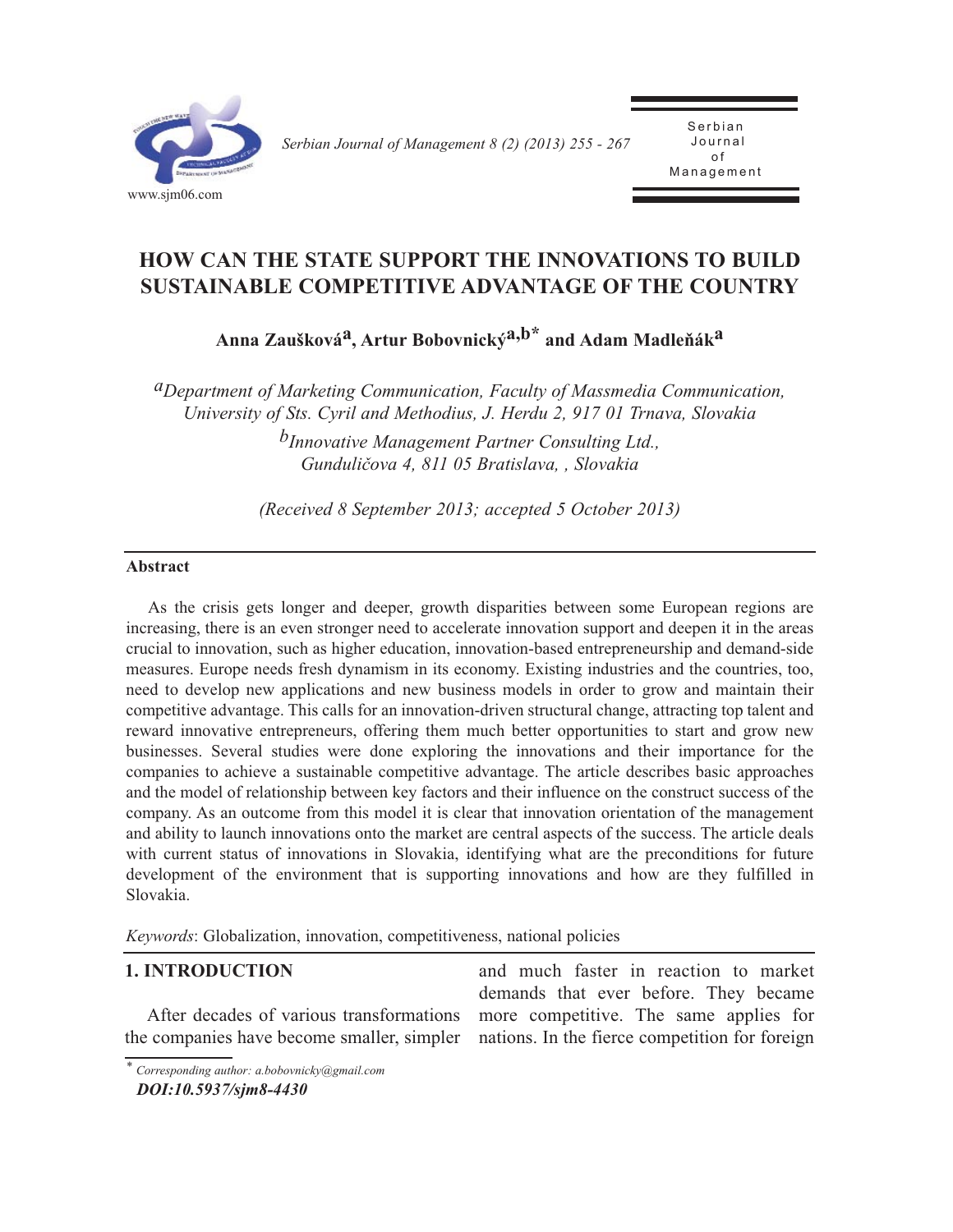direct investments, innovative scientists etc, nations became more competitive. There is no single recipe for nation competitiveness. One needs to take into account the specific environment, value system and cultural heritage of a country in order to define what is acceptable or not and to draw the consequences and policy implications which are advisable for particular national economy. In our approach we evaluate innovations and effectiveness of innovation process, which is becoming the key factor (and key challenge) for many political and research initiatives focused on nation competitiveness growth. Other expected results of the innovations and effectiveness of innovation process are sustainable development and steady increase of the quality of life of the society. In a quest for nation competitiveness analysis we use certain simplification – comparing nations with the firms in many places of this article, as far as 1) a competitive firm is a key factor of a competitive nation; 2) the competitiveness of firm is well studied and described.

The principal role of the corporate management is effective management of technology operations and processes, that must be adjustable to provide flexible response on customers needs within the limits of production lines. "But it is not enough for a company to streamline and downsize, company must be capable to innovate – fundamentally reconceiving itself, of regenerating its core strategies, and of reinventing its industry" (Tushman et al., 1997). From the nations point of view emphasis is laid on possible modification of socio-economic processes and social models intended for preparation of sufficiently skilled manpower to implement the innovation trends searched for. The

importance and the need for innovations aimed at further development of the European Union can be derived from the currently most significant political document formulating the objectives and tasks of the European Community in the future – Europe 2020 Strategy for Growth and Employment.

## **2. THE ROLE OF INNOVATIONS IN THE PROCESS OF COMPETITIVENESS GROWTH OF THE FIRMS AND NATIONS**

Last fifty – sixty years in mankind development is marked with several revolutionary changes - many technological, mainly communication and information systems have brought disruptive energy and led to the overall improvement of the lives of human beings; making it easier, but at the same time more interconnected and removing previously known barriers – borders and political systems. But the speed of new innovations seems to be slowing down. While markets are constantly overflowed with new products, the really NEW products (disruptive innovations) are rare. Companies everywhere are engaged in a product innovation war with ultimate goal to differentiate. The weapons of this war are the thousands of new products invading chosen marketplaces in order to secure a sustainable competitive advantage. "Unlike a military war, the product innovation war is beneficial one – no deaths, no violence, and no burned buildings. The victors gain riches and fame; the losers are vanquished, merged, or disappear; and society and humankind benefit from the new products and services that previous generation did not have" (Cooper, 2005). But many companies find themselves in unusually precarious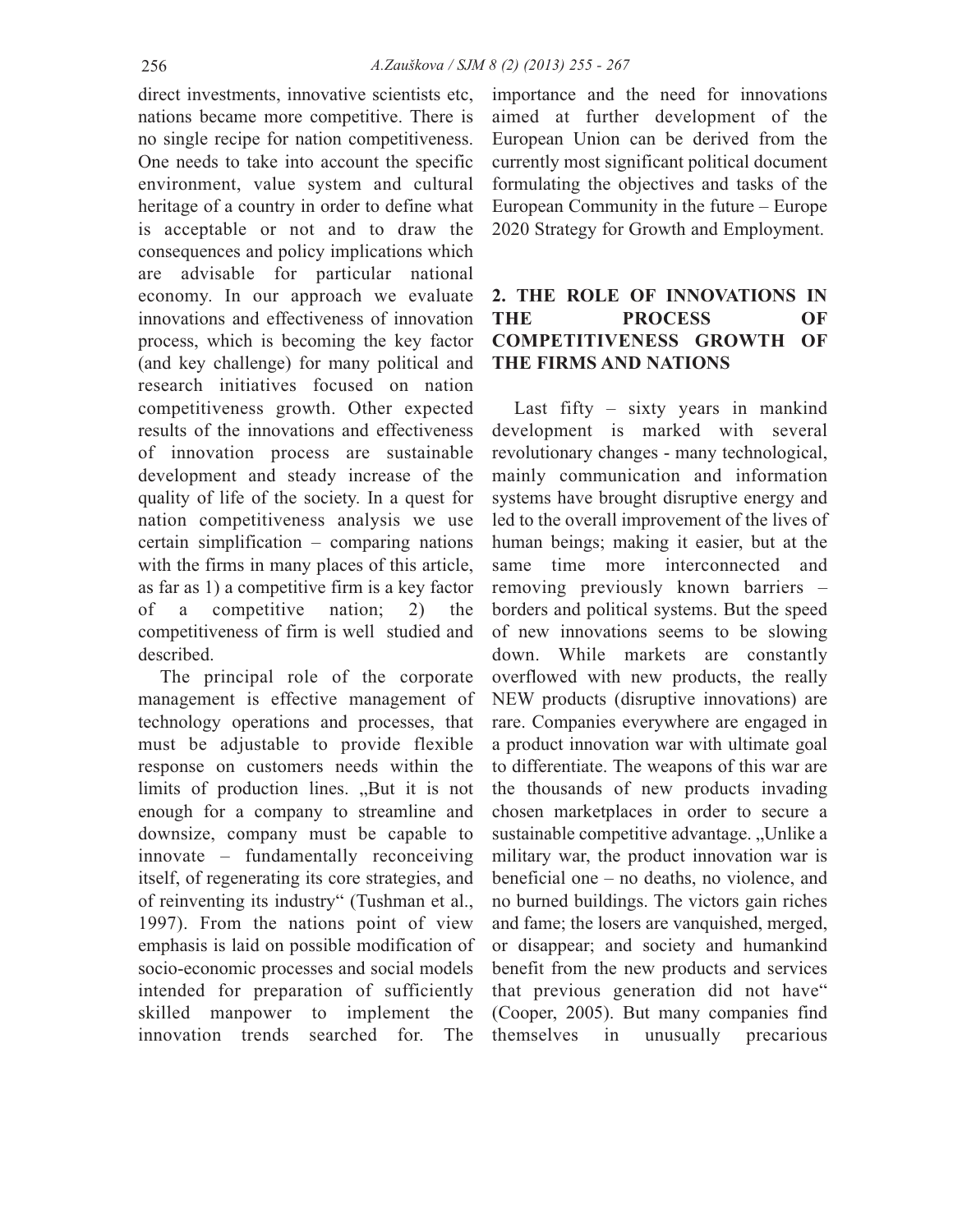positions. The market requires continuous quality improvements, companies are not in a position to successfully raise their prices. In many cases, companies are being forced to drop heavily their prices in order to compete. Looking more closely at the situation we see that many of these companies have not systematically adjusted their revenue models to reflect the changes of recent years. This situation is described in Figure 1.



*Figure 1. Phenomena of hyper competition. The battlefield is moving towards higher quality and lower price. (D'Aveni, 2007)*

Innovations can be considered to be an inseparable part of the country's economic growth in the global economic market conditions. Their primary essence consists of new information resulting from application of natural persons' theoretical knowledge of scientific, research and development activity to the entrepreneurial activity. They can be defined as a "renovation and extension of the product and service range, as well as relating markets, formation of new methods, technologies and production ways, delivery and distribution, implementation of changes in labor management and organization, improvement of work conditions and growth of workers' qualification." The purpose of implementation of innovation activities is a constant increase of business entity performance, which in this way strives to commercialize the original invention. On the other hand, business entity performance is often resulting in wrong (slow, late, or inadequate) reaction on the market feedbacks. We have to bear in mind, that only business entity innovation activities, isolated in the goals and financing could be weakening the final ability of the companies developing and launching new products.

From this perspective, reinforced by the turbulent economic situation worldwide in last five years we can see emergence of the new approach towards investments into innovations. Companies are more open to the flows of new ideas, technologies and solutions from external environment. More stakeholders are incorporated into a new product development. It is called an open innovation and becomes a standard approach for innovations in 21st century.

The open innovation that Chesbrough describes (Figure 2.) shows the necessity of letting ideas both flow out of the corporation in order to find better sites for their monetization, and flow into the corporation as new offerings and new business models. (Chesbrough et al., 2006).

Achieving the competitive advantage of the country is possible only if all firms will learn, utilize, and develop the external knowledge and will leave the paradigm of necessity being at the initial moment of the new ideal or concept. It is sufficient that firm focuses on profound development of the information available (Sloane, 2011). Antedescant for success of open innovation approach is willingness providing public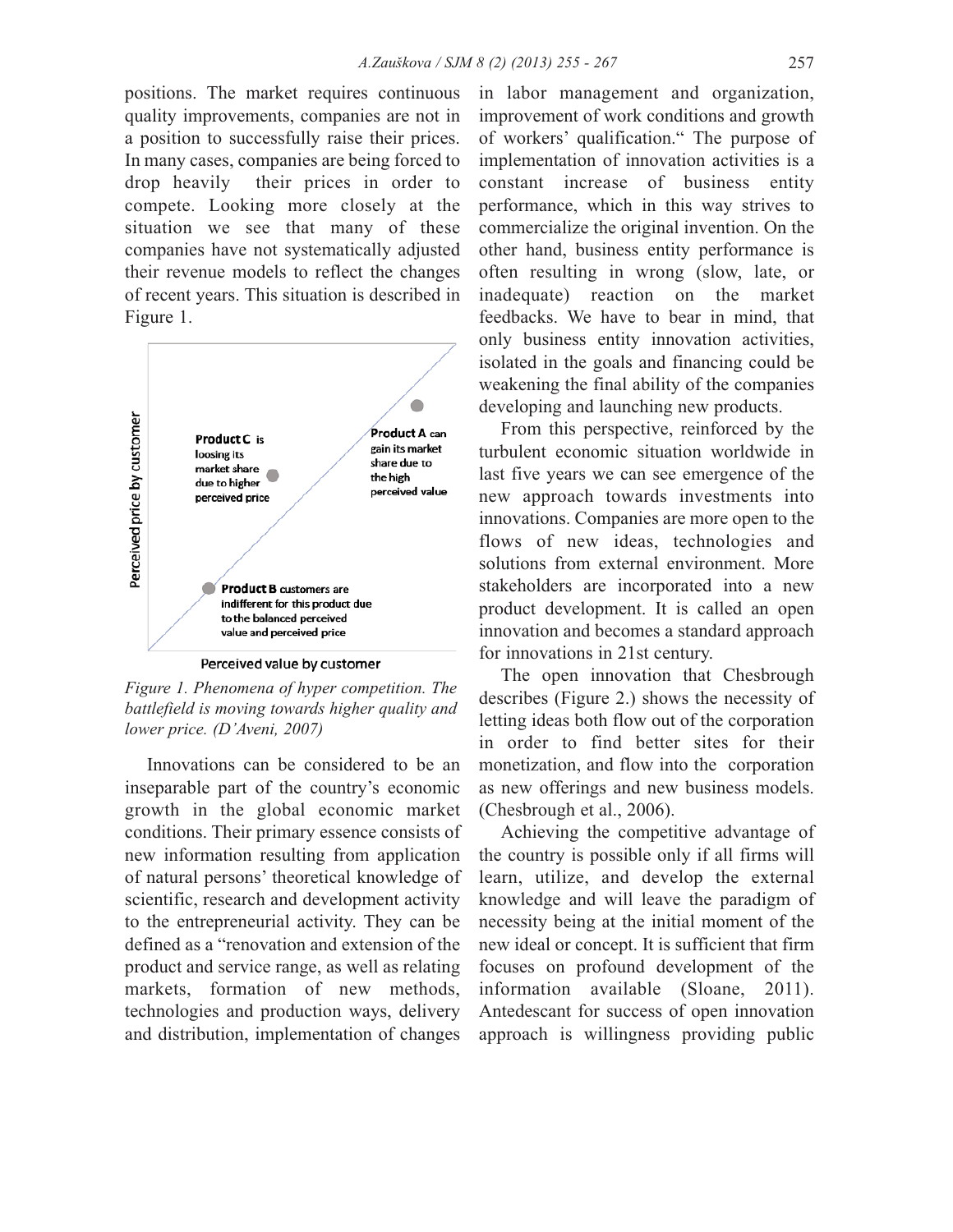access to the own ideas and innovations, which are not fully utilized by the firm, under the condition that rules of the utilization are clearly defined and agreed. This is to avoid commercial losses and gain reasonable return coming out of the own R&D activities.

commonly accepted vision. For him, countries unlike corporations don't have a bottom line in the sense that they don't try to maximize their citizen's wealth in order not to cease existing because there is nothing the least resembling to bankruptcy as an option for countries. He also denies that trade is a



*Figure 2. Open innovations (according Chesbrough, 2013)*

#### **3. COMPETITIVENESS**

Over the years, the debate has been ongoing about the meaning of this word and most citizens lacking important notions in global trade have stuck with the meaning that was most accessible and comprehensible to them, the same meaning President Clinton gave to it during his time in office: "nations are like corporations competing in the global marketplace". This definition implies many things such as the existence of a bottom line for countries and the impossibility of there being two winners in the equation.

Paul Krugman (1994) started the debate by presenting his disapproval of this zero-sum argument. All countries have the possibility of being winners in the world market place through the dynamics of comparative advantage. In Krugman's views, nations are not in economic competition with each other and their problems can't be attributed to their lack of success in competing on the global platform. Indeed, since exports are only 10% of GNP, countries are not really dependent on their neighbors for success. Success, in the sense of sustainability and high standards of living, is entirely dependent on a country's domestic productivity growth. One key point Krugman wants to get through is that because trade balance is so innocuous, there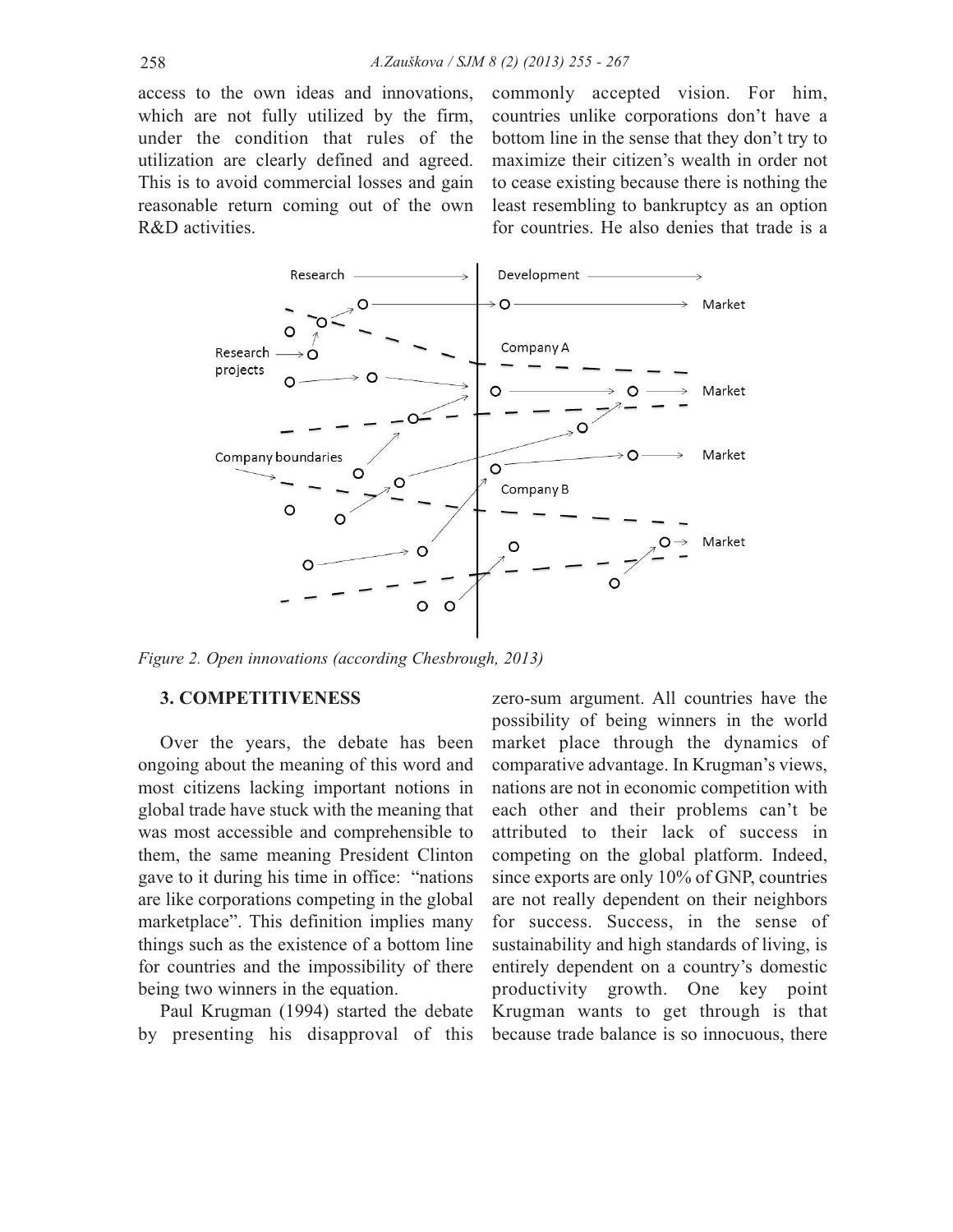is no need to build domestic polices around it. Doing so would only result in a misallocation of resources and a lack of funding for the service sector, protectionism and bad public policies.

Regardless the fact that countries do not have so called bottom line in classical view, we think that there is close relationship and similarities between successful (competitively looking) companies and countries, and therefore both managers and politicians should learn from Hamel and Prahalad breakthrough thoughts expressed in their article: "Given that change is inevitable, the real issue for managers is whether that change will happen belatedly, in a crisis atmosphere, or with foresight, in a calm and considered manner; whether the transformation agenda will be set by a company's more prescient competitors or by its own point of view; whether transformation will be spasmodic and brutal or continuous and peaceful. Place coups make great press copy, but real objective is a transformation that is revolutionary in result, and evolutionary in execution" (Hamel & Prahalad, 1994).

Open innovation platform could become nowadays an unique tool not only for reducing uncertainty which is permanently present in own R&D but simultaneously for increasing the competitiveness of the national economies.

## **4. THE NATURE OF COMPETITIVE ADVANTAGE**

IMP has carried out analysis of more than 700 companies from 10 nations which makes it clear that only very few organizations manage to achieve sustainable success (Bailom et al., 2007). Despite their differences, these companies all have one thing in common: they are able to continually create unique benefits in their markets.

This unique quality is in turn the result of a specific ability to reinvent themselves from their core outwards and anticipate future trends in the market.

Peter Brabeck-Letmathe, Chairman of Nestlé, speaking for all of the top performers who were analyzed in this project, sums up this central principle of sustainable success as follows: "It is not a matter of thinking about what made us successful up to now, but more importantly what we can do to be successful in the future" (Bailom et al., 2007).

IMP has managed to clearly show the depth and interconnection of the central principles and elements of entrepreneurial success. As one can see, the set is describing the corporate success on 52%. Is it sufficient or not? 48%, which are not described, are factors like chance, intuition and last, but not least luck. So far, it is the most precise description with mathematical and statistical justification.

The innovation orientation of the management is a key factor, closely followed by culture intensity and its type, core competence management and ability to bring the innovation to the market. The study of IMP is clear confirmations how important are innovations for firms, but could be similarly conceived by the regions and nations. Only continuous quality improvements can ensure competitiveness. As a consequence, only countries that are really successful in supporting and implementing innovations are reaching the top positions in the world rank lists of various competitive indexes.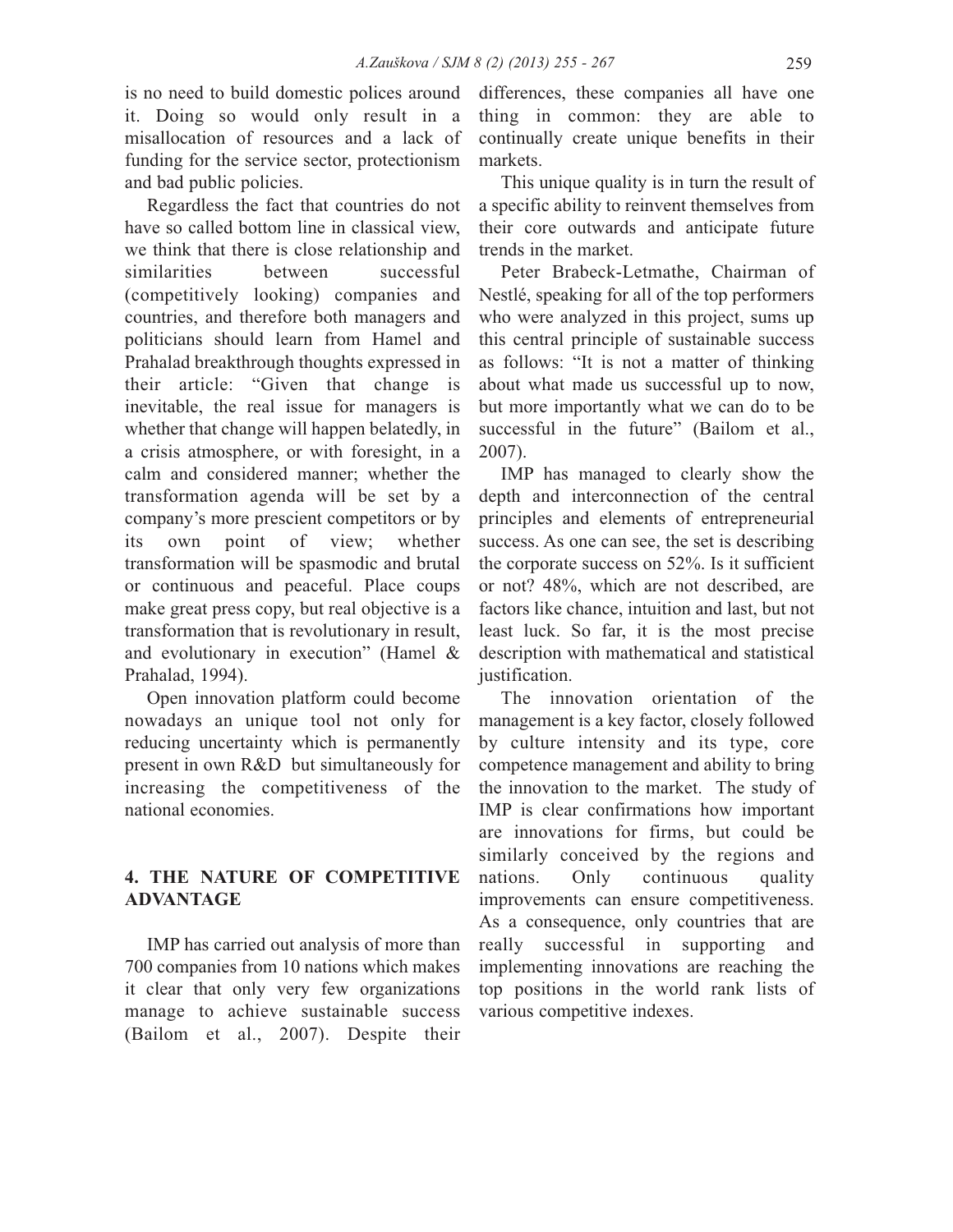

*Figure 3. IMP model of the nature of competitive advantage (Bailom et al., 2007)*

## **5. INNOVATION ACTIVITIES IN EU AND IN SLOVAKIA – LEGAL FRAMEWORK**

Irrespective of other circumstances influencing the innovation process, its correct legal anchoring at the national and European level can be marked as a significant determinant of successful implementation of specific measures in practice. The suitable legal environment does not participate only in easier transfer of innovative products from the research phase to the retail sale, but also in insurance of sufficient funding, public procurement adjustment for purposes of research and development or, last but not least, in provision of legal protection to innovative products in the area of intellectual property. As a consequence of absence of adequate legal framework the request of mutual cooperation of companies during innovation activities would remain just a formal theoretical starting point, making the real

implementation impossible. Elaboration of national legal regulations focusing on science and research support is a relatively complex process, not easy for coordination, professional knowledge and proper consideration of the wide range of mutual ties. It is in particular a connection to the strategic and program documents of the Slovak Republic and the European Union, implementation of relevant industry policies or acquired experience from so far implemented development programs in the respective country. Here, it is important to take into consideration mainly many European framework programs for research and development of technologies, which represent the basic tool of the European Commission for financial support of research activities in the territory of the Community. At the same time they represent the primary legislative tools for the possibility of successful implementation of the unified European research area1. It is also inevitable to preserve harmonization with so-called

<sup>&</sup>lt;sup>1</sup>Establishment of the European Research Area (ERA) results from the political and legislative obligations stated in the Amsterdam Treaty, at the same time, however, it should facilitate the increase of investments in the European research. The concept of the European Research Area is a combination of following elements: European "single market" for research, where free movement of research workers, technology and knowledge takes place; efficient coordination of intra-state and regional research activities, programs and policies at the European level; initiatives implemented and funded at the European level.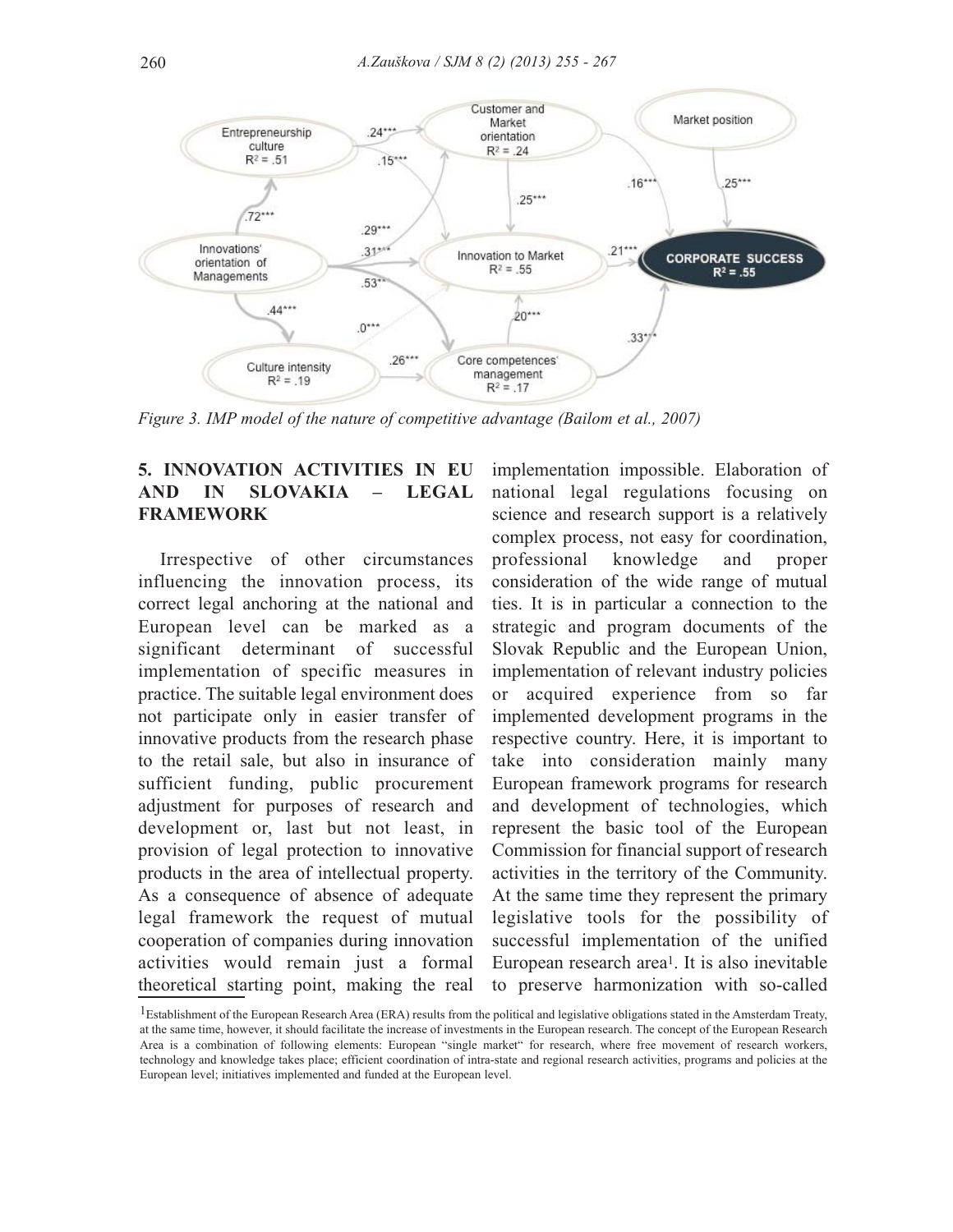Innovation Union, which represents one of seven main programs2 within the Europe 2020 Strategy. The aim of the Innovation Union is to harmonize the rules for provision of tax reliefs and improve the conditions for access to the financial incentives for support of development of science and research in the EU member states. In the context of proposed measures within the Innovation Union the attempt to create a unified European patent mechanism can be deemed to be significant. Inappropriate and often different regulations or procedures of states in management of rights to intellectual property usually build a severe obstacle in enforcing their research activity results abroad.

The European legislative starting points, as well as enduring, not pleasing standing of the Slovak Republic in innovation performance and innovation potential evaluation of member states of the European Union3, open for the national legislator a number of challenges and requests for reform of the existing science and technology system with the prerequisite of bigger openness and adaptability to new trends in the field of innovation process. Legal framework of science, technological development and innovations in the Slovak Republic can be at the same time marked at least as insufficient, and moreover, inappropriately complicated. Despite multiple repeated attempts and amendments of the legal framework, which should have implemented a conceptual management of scientific-research activities, the situation regarding support of research is split among several central state administration bodies and allowance organizations funded by them. At present there is no efficiently applied, unified, long-term innovation strategy with clearly defined parameters of its practical implementation in Slovakia. Likewise, no unified functional innovation system, which would consist of scientific institutions, policies, programs and instruments creating favorable conditions for support of innovations and increasing competitiveness of the country economy is in place.

The fundamental basis of the weak development of science and research, in particular the innovation process, originates mainly from different model of economy management before 1989, which was focused predominantly on central planning and showed a low rate of adaptability to changed market conditions. Positive moment of socialist science and research management was, however, the obligation of business entities to invest considerable funds in the support of research activities. On the other hand, science and research concentrated predominantly on heavy engineering industry, which was given also by a number of armament factories in the territory of former Czechoslovakia (Zajac, 2002). Later, however, it was mainly due to the economy transformation from central to market economy, which significantly weakened the implementation of research activity in small and medium enterprises.

<sup>&</sup>lt;sup>2</sup>The initiative of the Innovation Union develops along with the industrial policy for the period of globalisation, the aim of which is an ensurance of strong, competitive and diversified production value chain with a specific emphasis on small and medium enterprises. Similarly, it complements further significant initiatives, such as the Digital program, Youth in motion or Program for new skills and new jobs.

<sup>&</sup>lt;sup>3</sup>Based on the last evaluation Innovation Union Scoreboard 2013, the Slovak Republic is ranked among the evaluated countries with the least innovation efficiency. Out of 27 countries of the European Union it took only 20th place. The European Union marked extremely low expenditure on the public and private sector for science and research to be the most likely reason for Slovakia's failure. Compared to other member states of the European Union the expenditure on research and development in the Slovak Republic are among the lowest ones, moreover, with decreasing tendency. While average of expenditures of the European Union countries on research and development represents 1.82 % of gross domestic product (GDP), in Slovakia it is only 0.48 % of GDP, whereas public funds amount to as much as 55 % of total cost of science and research. Due to delayed availability of data, the evaluation outlined reflects the situation in the society in  $2010 - 2011.$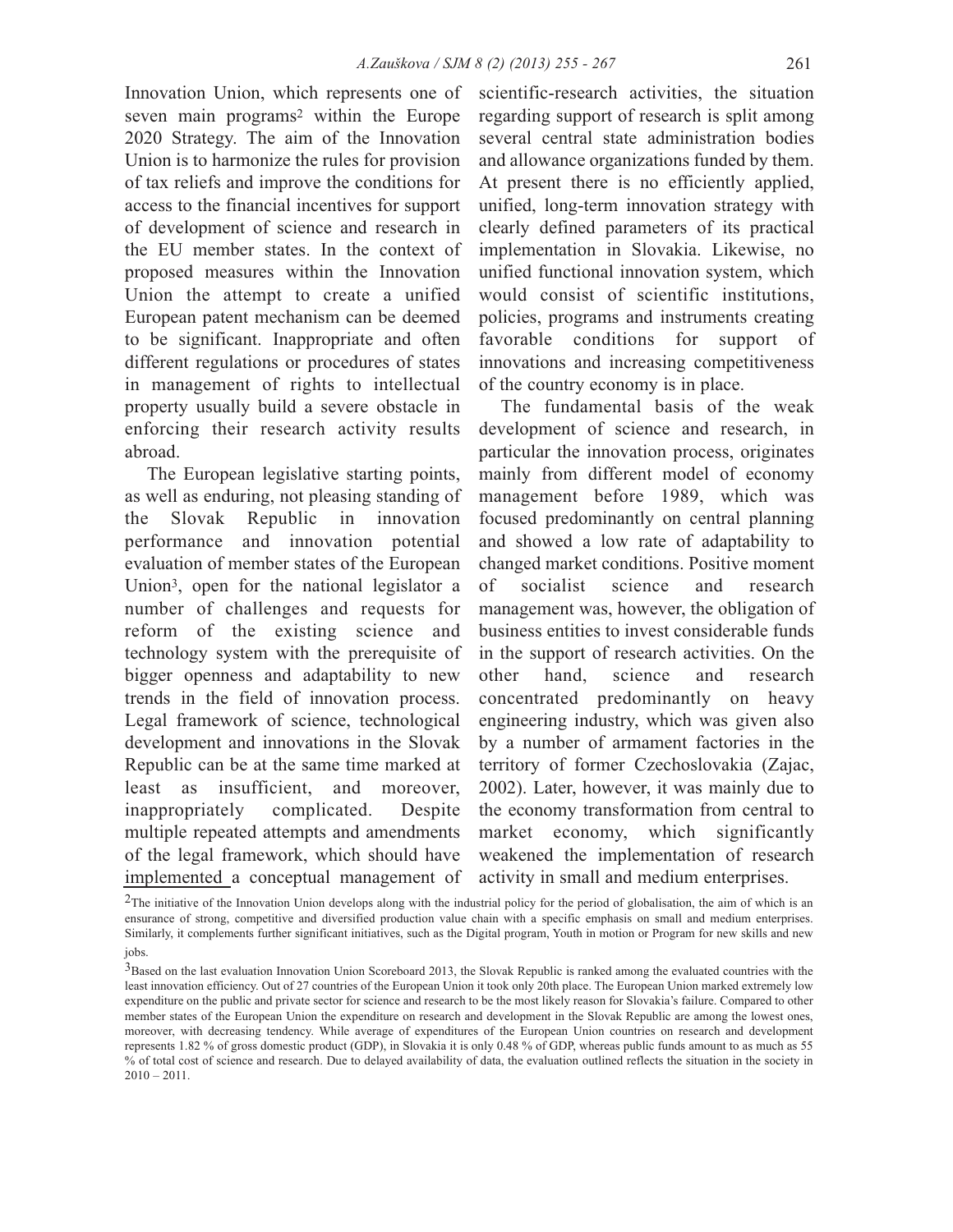More significant attempts to start innovation processes according to the West-European model can be identified only after 2000, when measures to improve framework conditions of research activity management were repeatedly taken. Respective interventions, unfortunately, were in most cases limited only to enterprises with private foreign capital, bringing established customs from parent companies. At that time, the fundamental document in science and research development was the Concept of State Scientific and Technical Policy until 2005, adopted by the government of the Slovak Republic by means of decree No. 724 of 13 September 2000. The aim of the program was creation of an adequate economic, legal and institutional setting, allowing the Slovak Republic to enter the structures of the European Union with reference to facilitation of the entire integration attempt while constituting the common European research area.

Consequently, in 2005 the government of the SR adopted the Competitiveness Strategy of Slovakia until 2010. In connection to the strategy the Action plan for science, research and innovations was passed. One of the crucial tasks of the action program was a program preparation to popularize science in society intended for public awareness increase regarding the researcher's work, clarification of the meaning and importance of development of new products and encouragement to participation in many interesting projects (Švec, 2012). Based on the action plan described, so-called Central information portal for science, research and innovations was established. The information portal represents a national information system for science and innovations to monitor the data on development and solutions of researchdevelopment projects, funded from public resources, as well as on the possibilities of mobility of research workers within Slovakia and whole Europe.

In connection to the funding of research projects, it is also necessary to point out the existence of the Innovation fund, established by the Ministry of Economy in accordance with the provisions of Act No. 147/1997 Coll. on Non-investment Funds. Provision of financial support from the fund reserves is performed by means of recoverable financial contribution for organisations intending to execute research activities that are highly likely to achieve the required market result. Substance of loans from the innovation fund lies predominantly in awarding highly favourable conditions compared to commercial banks (Štofkova, 2012).

The opportunity to support extraordinarily progressive and economically advantageous solutions of existing problems is offered by the Slovak Research and Development Agency (APVV) founded based on Act No. 172/2005 Coll. on Organization of State Support for Research and Development and on amendment to Act No. 575/2001 Coll. on Organization of Activities of the Government and Central State Administration as amended, as well as by the Scientific Grant Agency (VEGA) of the Ministry of Education, Science, Research and Sport of the Slovak Republic and of the Slovak Academy of Science. It is their task to facilitate research project implementation using the funds allocated from the state budget of the Slovak Republic.

Situation in national support of science and research came noticeably forth also in 2007, when the National Strategic Reference Framework for Planned Economic and Social Development of the Slovak Republic in 2007 - 2013 was adopted. The National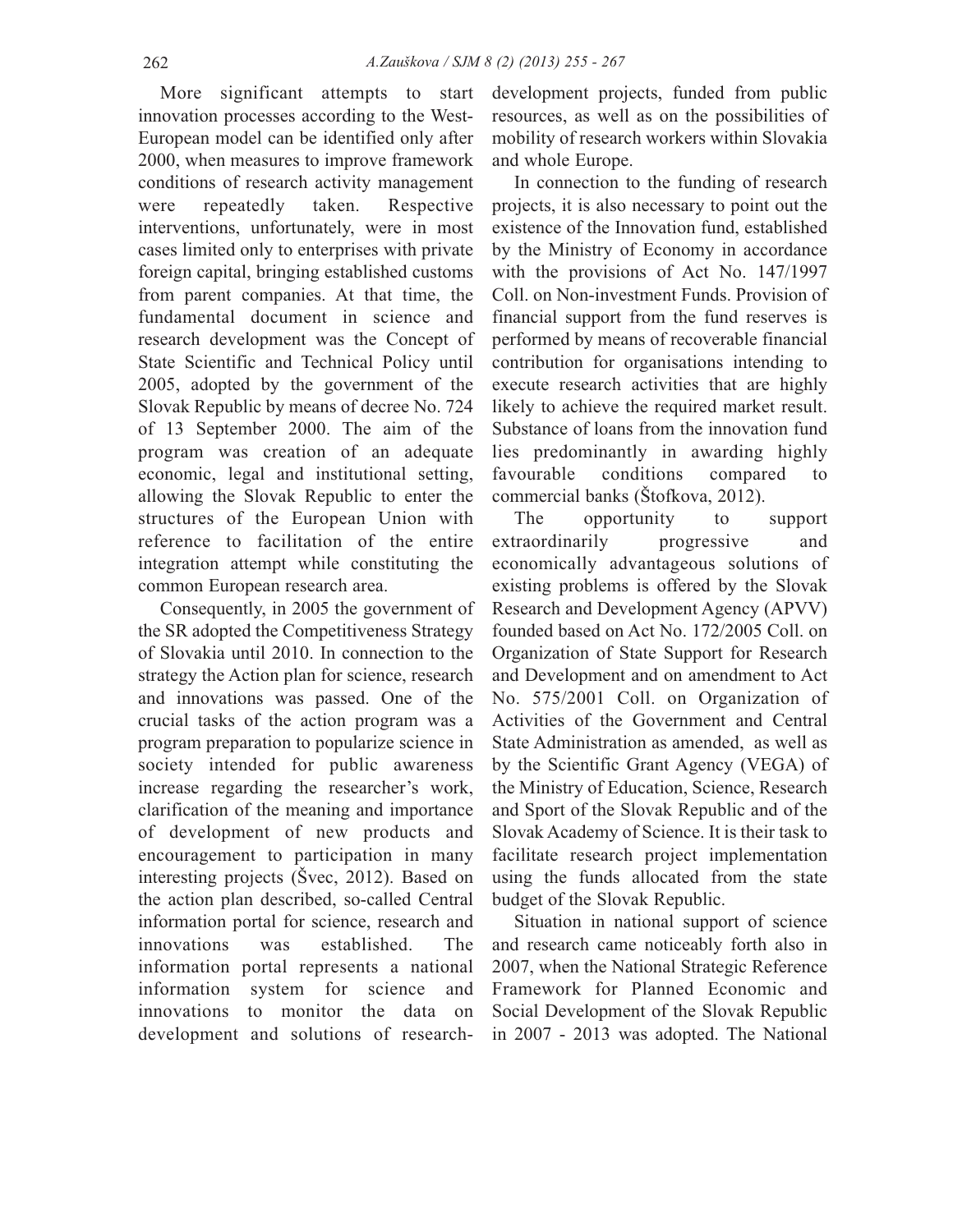

*Figure 4. Public and private investments into innovations in Slovakia 2000-2011 (Statistical office of the Slovak Republic, 2013)*

Strategic Reference Framework was prepared under the supervision of the European Commission and was several times re-worked in line with its conditions. At present it represents the basic strategic document for use of funds from the Structural Funds of the European Union and the Cohesion Fund. In the mentioned period the government of the Slovak Republic adopted also the proposal of the Innovation Strategy of the Slovak Republic for 2007 – 2013. The innovation policy of the SR 2008  $-2010$  and later  $2011 - 2013$  in jurisdiction of the Ministry of Economy of the Slovak Republic focused on closer elaboration of specific measure presented in the innovation strategy. The task of the innovation policy of the SR was not only a continual insurance of volume of funds spent on science and research, but also support of society development towards innovation and creativity. Measures selected focus on removal of obstacles of cross-border cooperation and mobility of research workers, establishment of partnerships between business entities and universities;

they concentrate on quality increase of master's education or promotion of scientific knowledge using the open access to publications and data from the publicly funded research (Ministry of Economy, 2010).

Similarly, the innovation strategy of the Slovak Republic for 2007 – 2013 was supplemented by so-called Long-term Intent of the State Scientific and Technological Policy till 2015, adopted by the resolution of the SR No. 766/2007, which has been recently amended by so-called Fenix Strategy (2011). Fenix brought again several system changes in science and research funding in Slovakia, and at the same unambiguously identified the tasks of the state machinery in this area.

Besides the documents mentioned, also Minerva project 2.0 should help improve competitiveness of the Slovak Republic and support development of knowledge-based economy. The action plans of Minerva 2.0 bring after all principal reforms of methods of professional education, formation of information-based society and development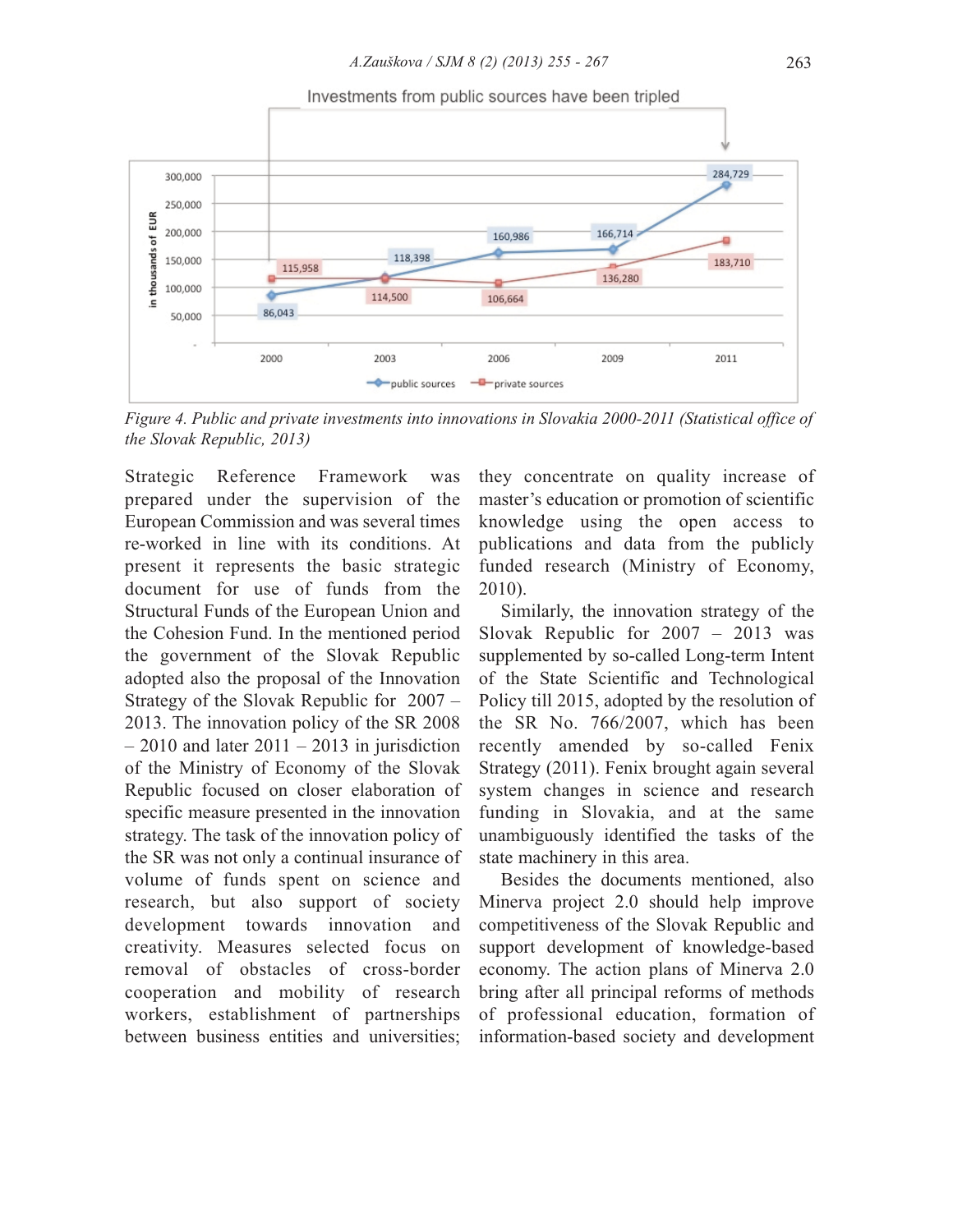of entrepreneurial environment. Examples of such reform measures are for example establishment of a new grant system for applied and academic research, foundation of grant program of M. R. Štefánik or migration policy update with regard to inflow of highly qualified scientists from abroad.

Fragmentation of competencies in science and research in the Slovak Republic between the central state administration bodies outlined above clearly induces a relatively low efficiency of innovation system, the feature of which are in particular insufficiently developed coordination and consultancy mechanisms of responsible institutions. And although the state investment into innovations were increased it is still far behind the OECD countries.

Although the Government Council of the SR for Science and Technology, where all stakeholders were involved, should have originally helped solve this problem in the long run, the research community and industrial associations preferred a formulation of theoretical starting points of the state scientific and technological policy to preparation and implementation of concrete innovation policy measures. Consequently, the result was a weak interconnection of the basic and applied research and relatively complex segmentation of competencies in connection to the innovation activity management, which is currently supervised by the Ministry of Economy of the Slovak Republic, disposing of managing competencies and in the area of development of scientificresearch activities it is the Ministry of Education, Science, Research and Sport of the Slovak Republic. Both are at the same time authorized and obliged to fulfill their obligations arising out of the membership of the SR in the European Union in accordance



*Figure 5. The framework of the R&D policy in Slovak Republic*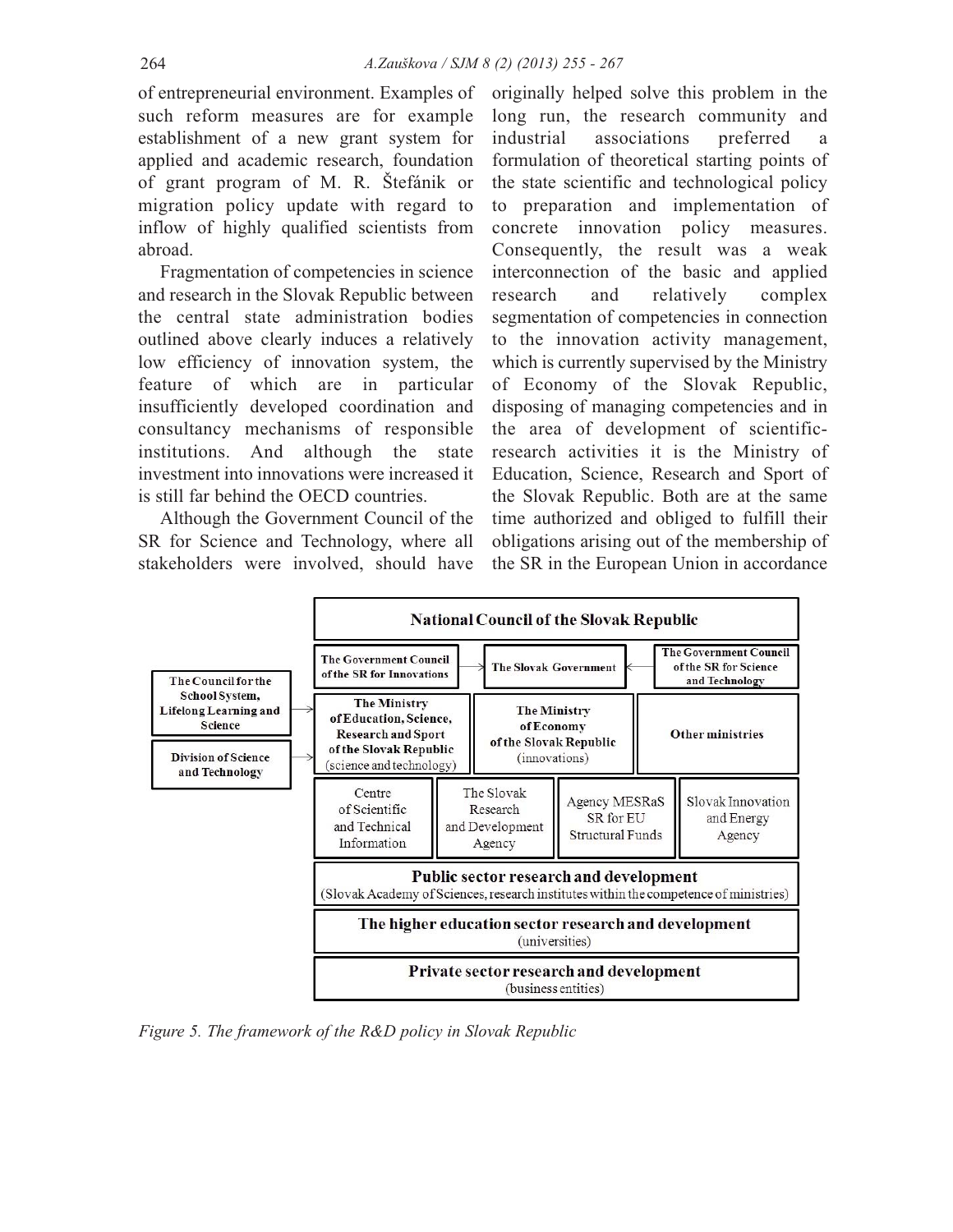with the Europe 2020 Strategy and Innovation Union.

As the problem of innovations obviously surpasses the borders of one department and the situation described was, from the longterm point of view, unsustainable for the Slovak Republic, the Slovak government established based on Resolution of 28 September 2011 the Government Council of the SR for Innovations with the primary aim to strengthen the coordination of implemented innovation measures for the upcoming period. However, at present we are not able to state with certainty that the new body will be able to fulfill the objectives set in support of the national innovation process, mainly based on the existing experience from previous similar institutions. Thus, expected changes would repeatedly become only formal concepts without adequate application results.

## **6. CONCLUSION**

It is getting harder and harder to differentiate oneself from the competitors, their products and services, resulting in fierce competition in terms of product quality and price. In the long run, survival in this competitive environment, and defense of one's position, depends crucially on continuous innovation and improved offers or apparent price advantage.

The results of several analyses confirm, that many companies in Central Europe (but the statement is not limited to this region only) are caught in a downward spiral, a situation in which they are subject to enormous pressure to constantly improve the quality of their products and services while there is little room to increase prices.

The European Union and its member states do not have a large choice while ensuring future sustainability of own economic area, just to adapt to the current global innovation trends. At the same time, the ability to innovate quickly and cheaply in the interest of market share preservation in the strongly competitive market becomes inevitable. One of possibilities how to meet the expectations is the effort of the states to support mutual cooperation of business entities using the respective legal regulations. "Government's proper role is as a catalyst and challenger. It is to encourage, or even push, companies to raise their aspirations and move to higher levels of competitive performance, even though this process may be unpleasant and difficult. Government plays a role that is inherently partial, and that succeeds only when working in tandem with favorable underlying conditions in the diamond. Government policies that succeed are those that create an environment in which companies can gain competitive advantage rather than those that involve government directly in the process" (Porter, 1991).

Though the Slovak concepts of science and research development at first sight faithfully copy the requests set in different European legislations, their fulfillment, with regard to specific conditions of the SR, will represent a demanding task in the future. We assume that the basic insufficiency will still result from not existing complex access to formation and support of research activities. Establishment of various coordination authorities cannot namely remove their continuing differentiation between different central state administration bodies either. Although they can contribute to better information of the stakeholders, they, however, cannot have a direct impact on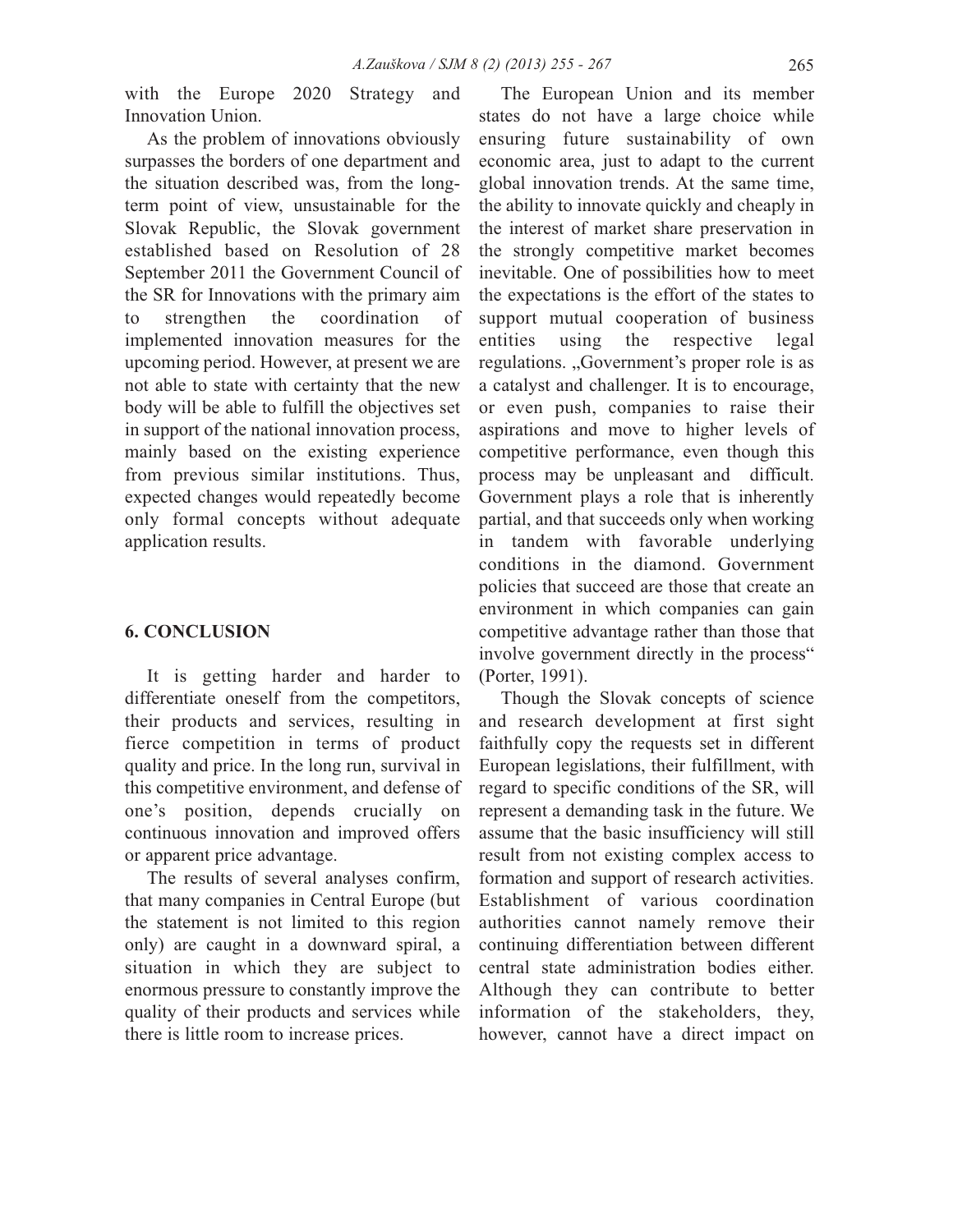their decision-making process, as e.g. ministries will constantly act as independent administration bodies in the process of allocation of funds to concrete projects. Analogically, problem may arise while considering just the general character of all documents described, individual state official can interpret formulations differently. Thus, the solution could be the establishment of a certain "super-ministry" or another central state administration body, which would cover the entire science and research or innovation area (with regard to

the current legal state, the issue of innovations could be shifted to the Ministry of Education, Science, Research and Sport of the Slovak Republic) and at the same time it would dispose of the competencies regarding observance of the national innovation strategy set. Developing shared expectations among all stakeholders to promote innovation takes time and requires absolute consistency by all responsible at all levels and constant repetition of messages.

**Announcement:** *This contribution was elaborated within the research project VEGA 1/0900/12 titled "Increase of innovation efficiency and innovative capability of business entities using the system of open innovations with support of integrated marketing communication.".*

# **КАКО ДРЖАВА МОЖЕ ПОДРЖАТИ ИНОВАТИВНОСТ ДА БИ ПОСТИГЛА ОДРЖИВУ КОНКУРЕНТСКУ ПРЕДНОСТ**

## **Anna Zaušková, Artur Bobovnický, Adam Madleňák**

#### **Извод**

Како се криза продубљује и продужава, разлике у интензитету раста између појединих региона Европе, такође расту. Самим тиме, јавља се још јача потреба за убрзањем подршке иновацијама, посебно у областима које су кључне за иновативност, као што су високо образовање, предузетништво засновано на иновацијама као и мере из угла пвовећања тражње. Европа захтева свежу динамичност своје економије. Развијене индустрије у земљама ЕУ, такође требају да развију нову примену постојећих, као и нове пословне моделе, како би расле и одржале своју конкурентску позицију. Ово захтева структурну промену засновану на иновацијама, уз привлачење најталентованијих и стручних иновативних предузетника, уз пружање много бољих услова за започињање и раст њиховог бизниса. Већ су урађене бројне студије које су истраживале иновације и њихову важност за компаније да би постигле одрживу конкурентску предност. Овај рад описује основни приступ и модел односа између кључних фактора и њихов утицај на конструктивни успех компаније.Као исход овог модела, јасно је да су оријентација ка иновацији менаџмента, као и могућност апликације иновација на тржишту, централни аспекти успеха. Овај чланак се бави и тренутним статусом иновација у Словачкој, идентификујући предуслове за даљи развој окружења које подржава иновације и како су оне прихваћене у Словачкој.

*Кључне речи*: глобализација, иновација, конкуренција, национална политика